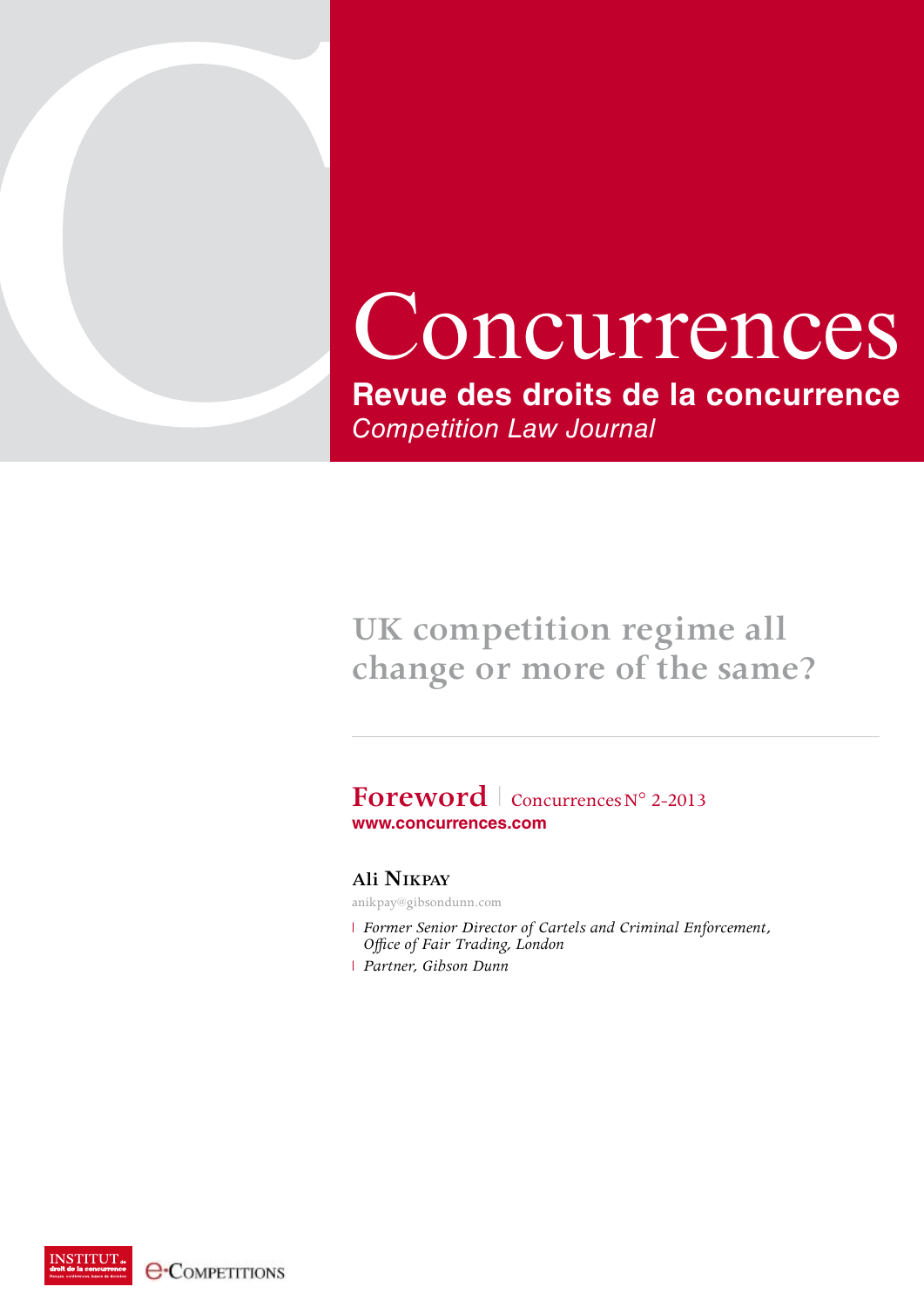# **For the UK competition agains is to be for anti-trust case, like Competition (CONT) CONT CONT CONT CONT CONTENT CONTENT CONTENT CONTENT CONTENT CONTENT CONTENT CONTENT CONTENT CONTENT CONTENT CONTENT CONTENT CONTENT CONTE regime all change or more of the same?**

The UK competition regime is to be reformed again. The Enterprise and Regulatory Reform Bill (ERRB), which is currently before Parliament, will amongst other things, merge the Office reformed again. The Enterprise and Regulatory Reform Bill (ERRB), which is currently before Parliament, of Fair Trading (OFT) and the Competition Commission (CC) to create the Competition and Markets Authority (CMA). The new body will be given additional powers in some areas but will lose responsibilities in others. In addition, whilst legislation has yet to be introduced, the Government has also consulted on changes designed to remove some of the obstacles that currently hinder competition law actions being brought privately in the courts.

Over the next 12 months, much ink will be spilled, and many trees felled, by those analysing the likely impact of these changes. Will they lead to more or less public and private enforcement? Will they increase or decrease the likelihood of Phase II merger investigations and market investigation references (MIRs)? What will the reduced role of the new agency in consumer matters mean for the "integrated competition and consumer" approach which has been a unique selling point of the UK regime interventions?

Of the three major reforms to the competition regime over the last 15 years, the latest is, in my view, the least significant. The Government has made clear that the basic tenets of the UK system are to be retained. In the area of merger control, there will still be a voluntary notification system albeit with greater powers for the new agency to suspend uncompleted mergers and to control the degree of integration of undertakings in completed deals. There will continue to be two, largely independent phases for complex cases: decisions are likely to be taken, as now, by agency officials at Phase I and by independent panel members at Phase II, thus continuing to give parties the benefit of a 'fresh pair of eyes' review in complex cases.

Similarly, the system under which "markets" (rather than particular companies, transactions or agreements) are investigated will, in essence, retain most of its current features.

For anti-trust cases, like the OFT, the CMA will be an administrative decision-making body (rather than, for example, being turned into a prosecuting authority as some had argued for).

Appeals of decisions by the CMA will be to the same bodies as now and on the same legal bases – this will be unaffected by the ERRB (however, the Government has recently suggested that it will look again at this during 2013).

These structural similarities do not mean, however, that the regime will be identical to the one that precedes it. In a speech to the Law Society's Competition Section Annual Dinner, Lord Currie set out a vision for the CMA with the following words:

*"We need to make sure that the Competition and Markets Authority is established as a vibrant organisation with a fresh, dynamic culture that embodies both new elements and the best of the two legacy bodies and retains and integrates the talent of their staff…The combined organisation will be able to deploy resources more effectively and flexibly to the different parts of its work. It will deliver decisions in a more timely way with no diminution of quality, to the benefit of consumers and businesses. It will provide a single, and therefore stronger, voice and advocacy, both at home and internationally, on competition and consumer issues."*

Lord Currie also flagged that the CMA would play a bigger role in the regulated sectors of the economy by working in partnership with and providing leadership to the sectorspecific regulators on competition and market issues. This would follow a path of enhanced cooperation, led by the new Authority, drawing on the sectoral expertise of those regulators and the competition expertise of the CMA.

This is an exciting and compelling vision for the new body and has the potential to deliver further improvements to what is already a world class competition regime. However, much will depend on its practical implementation. Four factors will be crucial in this regard.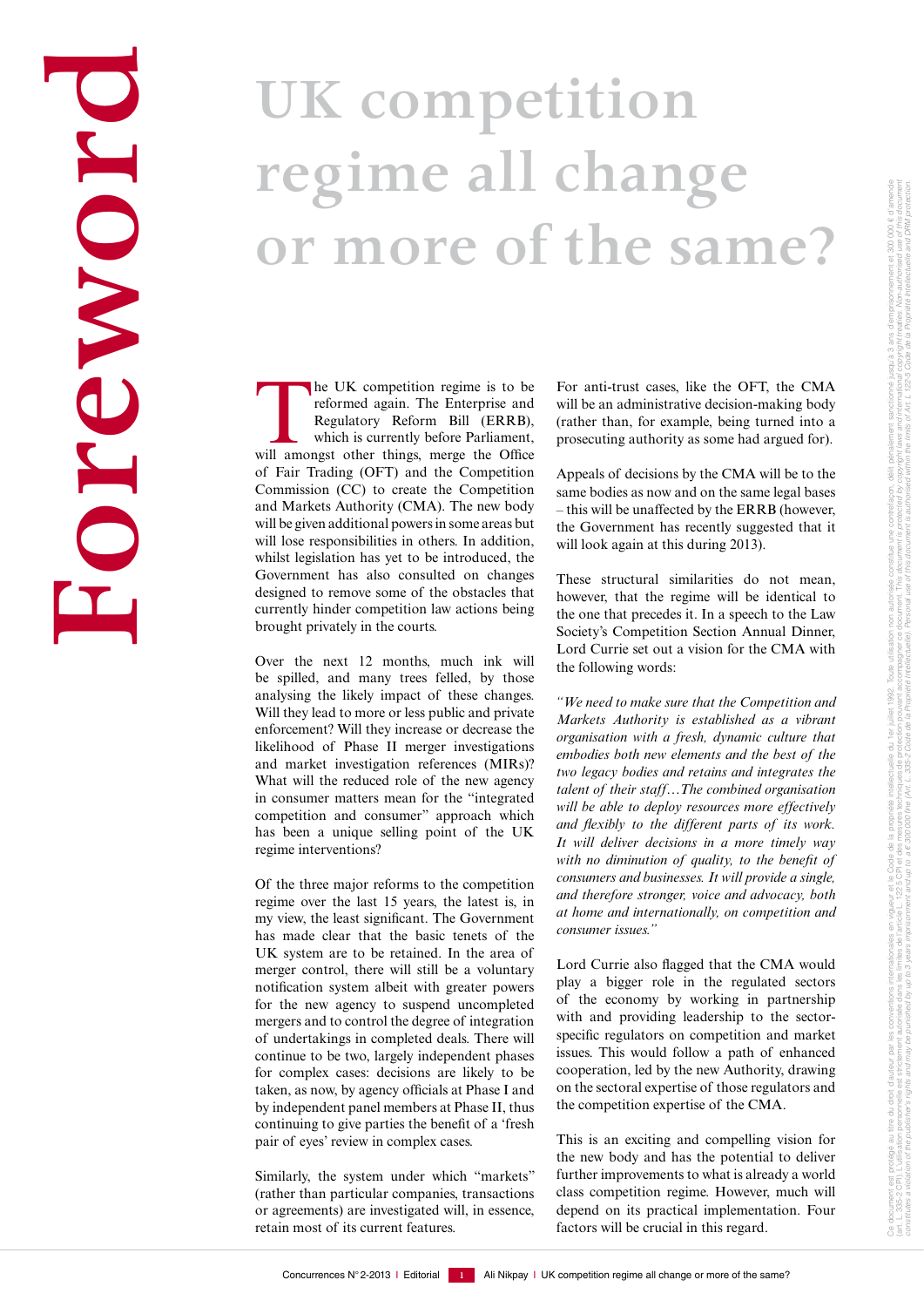The first is the allocation of resources between the agency's different functions. Whilst efficiencies will no doubt be sought and achieved, the decision to spend more, less or similar resources between enforcement, mergers and markets work will clearly have an important impact. This is particularly the case if there is a significant reallocation of resources – it is worth noting in this regard that the OFT and the CC have, over the last decade and a half, spent vastly greater sums on mergers and markets work than on competition enforcement. This allocation will, in my view, need to be considered afresh.

The second major factor will be the balance that is struck between, on the one hand, the speed of delivery of cases and, on the other, the resources/time that will be allocated to internal quality assurance and ensuring that decisions are robust. Whilst the recent experience of the OFT's Cartels and Criminal Enforcement division shows that it is possible to increase both the number of interventions as well their quality, there is always a degree of trade-off between the pursuit of these two aims.

How this trade-off is resolved will be a key determinant of the success of the new agency. It is worth noting in this regard that the Governments' concerns in its consultation document were clear: it worried about "the low number of antitrust cases, the time they take and the limited deterrence to anticompetitive behavior that results". This concern was echoed by respondents to the consultation: the main thrust of the criticism made of the OFT was that it has taken far too long to deliver far too few infringement decisions – the (lack of) quality of some cases and practices were noted by several respondents but few argued that the majority of infringement decisions taken were insufficiently robust. The relative robustness of infringement decisions is reflected in some of the data: according to the OFT between 2000 and 2012, around 95% of parties against whom competition decisions were made either did not appeal their case to the Competition Appeal Tribunal (CAT) or were unsuccessful on liability claims.

In my view, these factors suggest that the greater concern of the new agency should be to increase the number and speed of infringement decisions even if this were to come at the expense of a slightly bigger loss rate on appeal.

The alternative approach would be to focus on improving the quality of decisions. In doing so, the CMA would hope to increase the

throughput of cases by reducing the frequency of appeals (thereby releasing resources for new cases that would otherwise be tied up defending decisions before the CAT). Whilst a reasonable approach, the success of this strategy would largely be outside of the control of the CMA and would depend on a significant percentage of parties choosing not to appeal decisions. Whilst not impossible, the probability of parties rejecting the option of appealing to the CAT, particularly where significant fines have been imposed or where important commercial issues are at stake, would not appear to be high.

The third factor will be the willingness of the CMA to take competition cases in the regulated sectors. Unlike many jurisdictions, there have been almost no prohibition decisions in these parts of the UK economy over the last 15 years. UK regulators have strongly preferred to rely on regulatory powers rather than competition enforcement to achieve their desired outcomes. Although understandable, this is a significant lacuna and will change only if the regulators are convinced that the CMA will act, if they do not use their powers in appropriate cases.

The fourth factor will be the ability of the CMA to increase the number of experienced staff working for it and, more generally, to operate in ways that are more akin to professional service firms– a regular refrain from critics of the OFT has been its lack of senior staff and bureaucratic decision-making processes relative to some agencies. Significant steps have been taken over the last few years to address this issue. For example every case run by the OFT's Cartels and Criminal Enforcement division is now lead by a partner level lawyer. This, and process changes, have allowed civil cartel and criminal cases to be handled far more effectively than in the past, resulting in five infringement decisions in 2012/13 alone, two of the highest fines ever successfully imposed by the OFT, a number of significant no grounds for actions decisions and the first successful consumer prosecution ever by the OFT.

However, more needs to be done to improve processes and, in particular, to retain and recruit high calibre staff. Key to this will be the reputation of the new authority and the success of any restructuring that is undertaken. The former will (at least initially) be driven by the quality of senior appointments made to the new body – a strong leadership team will be crucial if the agency is to be attractive to high calibre staff. An important start has been made in this regard: Lord Currie was a hugely successful Chairman of OFCOM whilst Alex Chisholm, the CEO designate of the CMA, was the highly regarded head of the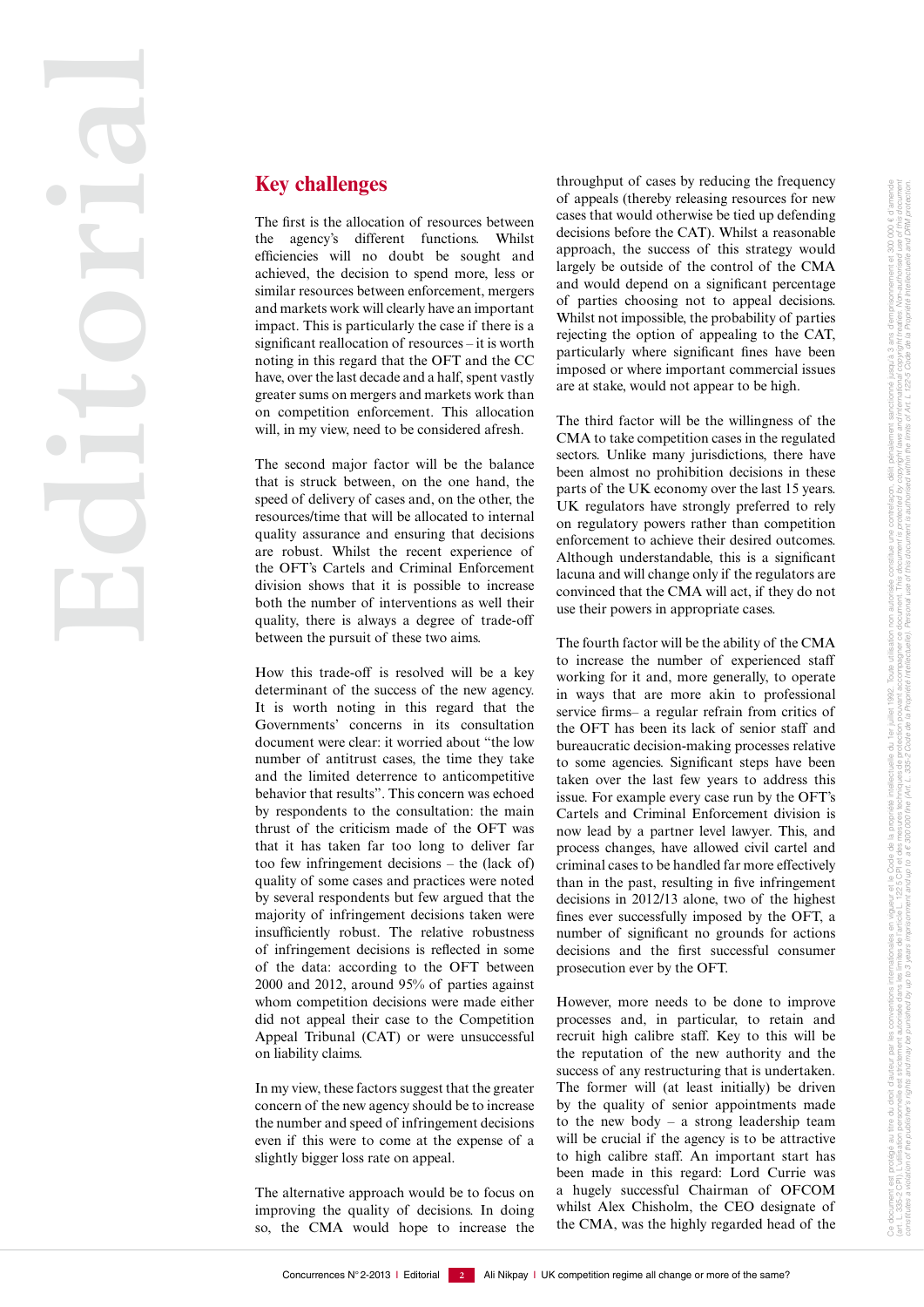Communications Regulator in Ireland. In the longer term, the success of the agency and the marketability of the skills gained through employment there will be huge drivers for staff retention and recruitment.

With respect restructuring, the ability of the CMA's leadership to make radical changes will be limited by two crucial decisions that have already been made. First, the new agency will operate within the pay scale of the wider civil service. This will be a huge challenge, particularly given the market rate for competition lawyers and economists. Second, the vast majority of the staff of the two agencies will be transferred automatically to the CMA. Devising a means, within these constraints, of offering sufficient financial rewards to attract high calibre staff, particularly at the "senior associate/ junior partner" level, will be essential if the CMA is to fulfill the UK Governments' aspirations for the regime.

## **Key ancillary changes**

However, even more significant than the merger of the CC and the OFT to the development of the regime will be the ancillary legislative changes that are currently before Parliament. Four of the proposed changes are noteworthy in particular:

*First*, the CMA will be able to compel individuals to give evidence to it orally in antitrust cases under the UK Competition Act and Article 101/102 TFEU. This change could have a significant impact on enforcement in the UK. Given the weight placed on witness evidence by the CAT (much greater than in any other administrative regime of which I am aware), the lack of a statutory provision enabling the OFT to require witnesses to provide oral evidence during the administrative procedure has in recent years been one of the biggest obstacles to the effective and efficient investigation of cases.

*Second*, the new Act will require the CMA to take and publish Phase I merger decisions within 40 days of receiving a satisfactory submission from the parties. Whilst the OFT has generally dealt with the vast majority of mergers in this timeframe, imposing a statutory deadline with limited "stop the clock" provisions could increase the risks of Type I and Type II errors by reducing the time available to, and increasing the pressures on, case teams. To compensate, the CMA may, in complex cases, have no choice but to rely far more than the OFT has done on extensive "pre-notification" discussions; in addition, it might increase the size of case teams in difficult matters (which could have consequences for the resourcing of other areas of the CMA's work).

*Third*, under the new Act, merging parties will only be able to offer remedies in Phase I after the CMA has made a provisional decision to go to a Phase II review. This is a significant change from the current practice under which undertakings are offered before the Decision is adopted (with very limited ability for the parties to change their offer after the Decision has been taken). The proposed change will allow the parties to tailor their offers better to the actual competition problems identified and may lead to more access to decision makers for parties, at least in relation to remedy proposals.

*Fourth*, and perhaps most significantly, are the changes proposed to the criminal cartel regime. Under the current rules an individual is guilty of an offence only if he/she *dishonestly* enters into certain types of agreements (price fixing, market sharing, *etc*). In response to the difficulties of prosecuting the offence, the Government decided to legislate to remove the dishonesty element and to replace it with an "exclusion" for those arrangements that fall within the criminal cartel regime but which are notified to customers or published in a prescribed form (the 'publication exclusion').

There has been considerable opposition in some quarters to this change, with concerns expressed that the removal of the dishonesty requirement could criminalise legitimate commercial arrangements. To address these concerns, the Government proposed a number of amendments to the Bill. As a result a defendant will avoid a conviction if he/she shows that he/she:

- $\rightarrow$  did not intend to conceal the arrangements from customers;
- $\rightarrow$  did not intend that the arrangements would be concealed from the CMA; or
- $\rightarrow$  took reasonable steps before entering into the agreement to ensure that the arrangements would be disclosed to a professional legal adviser for the purpose of obtaining advice about them before they were made or implemented (the 'professional advice defence').

A number of objections have been made to these defences. It has been suggested, for example, that it is difficult to know what would constitute an 'intention not to conceal' and that, being a negative, the concept will be hard to pin down.

I do not share these concerns. In my view, the defences do not require the defendant to show that he/she had a *positive* 'intention *not* to conceal' the arrangement. Rather, it will be sufficient for the defendant to show that there was an *absence* of an intention to conceal the arrangements from customers or the CMA. As regards the professional advice defence, there is, of course, a risk that hardcore cartelists may seek 'sham' advice to bring the defence into play. However, where there is clear evidence of this (and the other elements of the cartel offence are met) I would expect a prosecution to be brought. It would then be for the jury to decide whether the defence had been made out. It is also important to stress that the defence applies only to the cartel offence against individuals; it offers *no protection* for the company from civil penalties and private damages actions for breach of competition law.

I have set out my views on how the new offence will work in detail in a recent speech which is available at: http://www.oft.gov.uk/news-and-updates/speeches/2012/1112.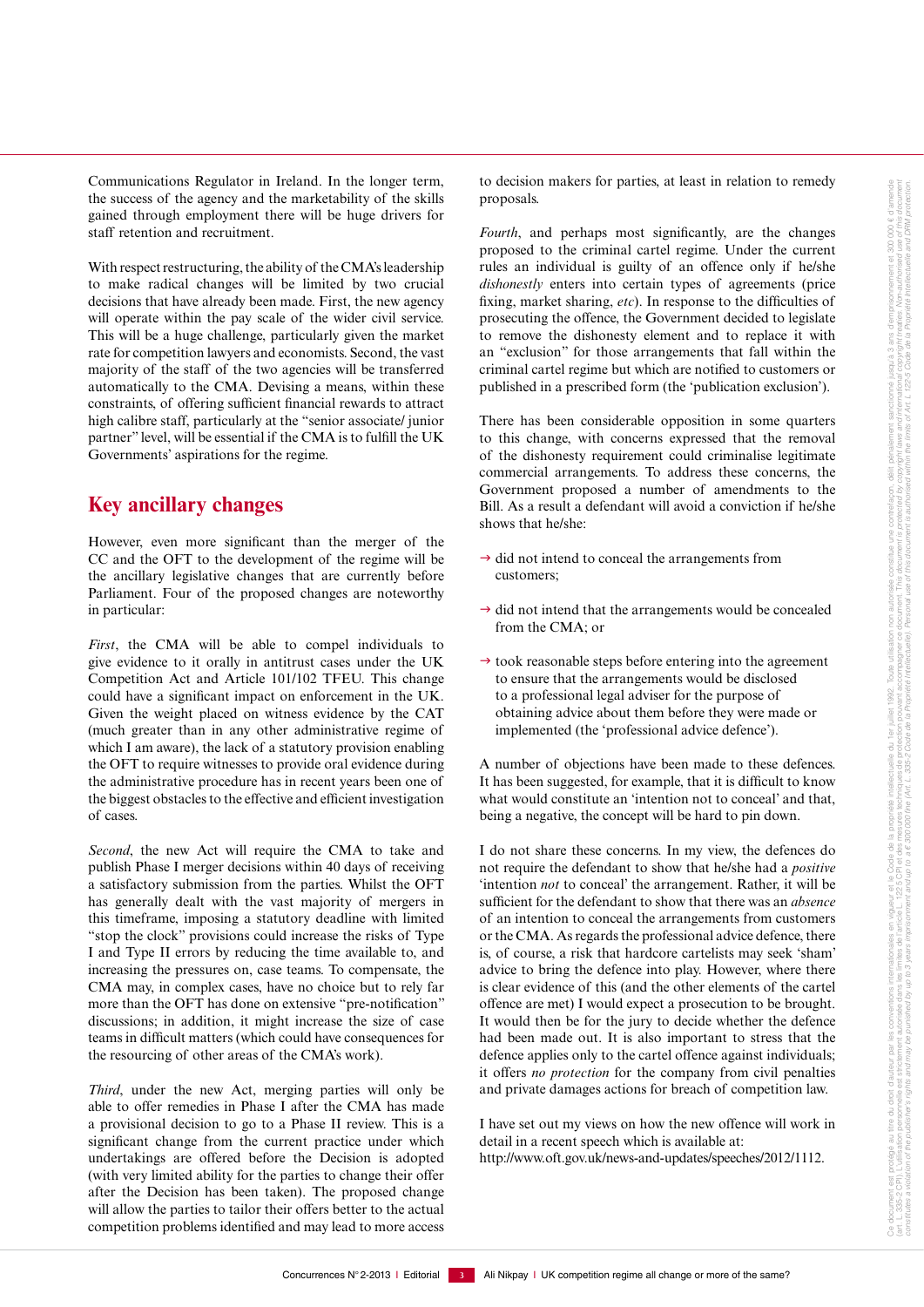## **Private enforcement**

In addition to the legislative changes currently before Parliament, the Government is currently consulting on changes to the private enforcement of competition law.

These possible future changes include:

- $\rightarrow$  widening the role of the CAT to hear stand-alone cases, as well as follow-on cases, and to grant injunctions;
- $\rightarrow$  encouraging the use of Alternative Dispute Resolution;
- $\rightarrow$  the introduction of a "fast track" regime, which would deal with simple cases quickly, particularly those involving SMEs. The fast-track regime would allow the CAT to set both a cost-cap and a cap on cross-undertakings of damages, so that a business is aware early on in the process what costs it will face. If a business thinks that the costs would be too high, then it can decide not to pursue the case without incurring any costs; and
- $\rightarrow$  the introduction of a collective settlement regime (similar to the one in the Netherlands). Under such a regime, the business concerned and the claimant organisation would jointly approach the CAT to approve an offer of settlement. The CAT would be able to hear evidence, call witnesses and appoint an expert to assist it in making a decision. The CAT would then make a decision as to whether it considers the level of compensation to be fair, just and reasonable.

Perhaps, most significantly, the Government is considering introducing a limited opt-out regime for private actions. Under the proposals, which apply whether the underlying claimants are consumers or businesses, or a combination of the two, claims would be able to be brought either by claimants or by genuine representatives of the claimants, such as trade associations or consumer associations, but not by law firms, third party funders or special purpose vehicles. The CAT will be required to certify whether a collective action brought under the regime should proceed under an opt-in or an opt-out basis.

Additional safeguards have been proposed to prevent speculative or unmeritorious claims and to prevent US-style class actions, namely:

- $\rightarrow$  A strong process of judicial certification, including a preliminary merits test, an assessment of the adequacy of the collective representative and a requirement that the CAT consider that a collective action is the best way of bringing the case.
- $\rightarrow$  Establishing that the 'opt-out' aspect will only apply to UK-domiciled claimants, while non-UK claimants would be able to opt-in to a claim if desired.
- $\rightarrow$  Prohibiting treble or exemplary damages (*i.e.* preventing the business from paying more than the total level of compensation due) in collective actions.
- $\rightarrow$  Applying the "loser-pays" rule in the assessment of costs and expenses and explicitly clarifying in the CAT Rules of Procedure that this should be the starting point for such assessments.
- $\rightarrow$  Prohibiting the use of contingency fees, while continuing to allow conditional fees and after-the-event insurance. Contingency fees are payable where lawyers agree to take a percentage of the overall compensation, whereas conditional fees reflect a percentage of the legal fee (up to, but no more than, 100%) charged if a case is successful.
- $\rightarrow$  Requiring any unclaimed sums to be paid to the Access to Justice Foundation, but leaving defendants free to settle on other bases, including on a cy-près basis(*i.e.* to an organisation that represents this particular group of claimants) or a reversion-to-the-defendant basis, subject to approval by the CAT judge.
- $\rightarrow$  Requiring that any opt-out settlement must be judicially approved.

In my view, these changes, particularly in relation to opt-out actions are long overdue. In 2007, the OFT published detailed advice to the then-Government on ways in which to improve the effectiveness of redress for consumers and businesses that have suffered loss as a result of breaches of competition law. The current proposals are, in most respects, consistent with that advice and, in my view, strike a reasonable balance between empowering victims to recover losses, increasing the overall deterrent effect of the competition regime and avoiding the pitfalls of the US system for private actions. If enacted, they would, I believe, lead to a more effective competition regime in the UK.

## **Concluding remarks**

The reforms currently under way will, if enacted and properly implemented, further improve the UK regime. The most significant impact is likely to come from the proposed changes to those seeking redress in the courts (particularly the proposal to allow opt-out actions to be brought) and from revisions to the criminal cartel offence, allied with the improvement to the civil competition system. The creation of the CMA from the merger of the OFT and CC promises much but carries with it significant risks that will need to be managed and addressed. An important start has been made in this regard with the appointment of Lord Currie as Chair designate and Alex Chisholm as CEO designate.

However, by not taking more radical action to reform the competition system through the ERRB I had believed that the Government had missed a unique opportunity to deliver a step-change in the effectiveness of the competition regime. This is because, in my view, the proposed changes in the Bill fail to address the key flaw in the UK's competition regime: that is, the combination of an EU-type administrative decision-making body with an appeal system that results, in practice, in a complete rehearing of cases. In fact, in many cases, "appeals" have, in effect, turned into full blown trials with cross-examination of witnesses and the submission of new evidence.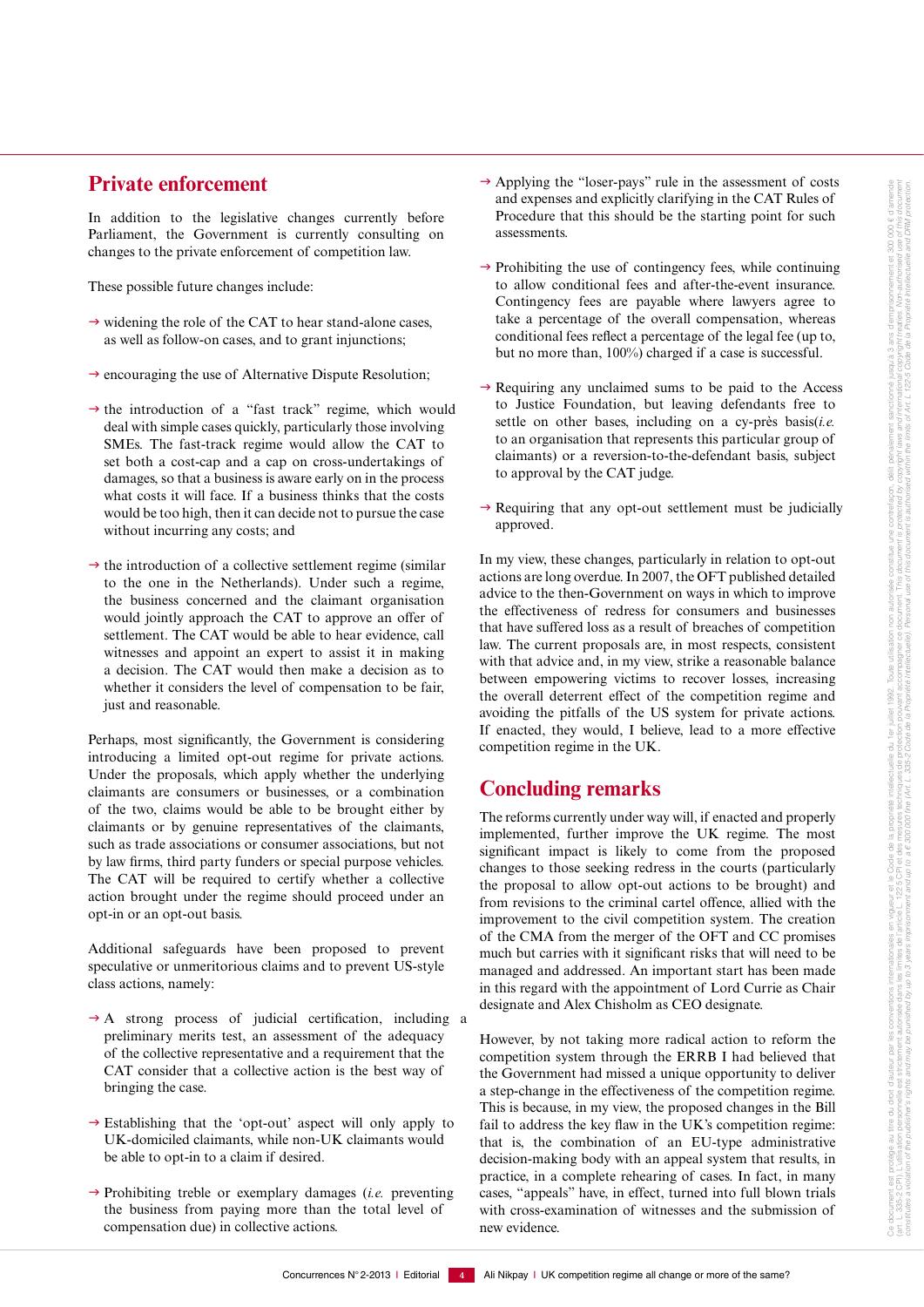However, on 20 March the Government announced that it would, during the course of 2013, consult on a series of potentially important reforms to the regulatory and competition appeals' framework including:

- the grounds on which other regulatory appeals and appeals of competition decisions can be brought, to make them clearer and more consistent;
- streamlined processes and strengthened governance arrangements for the CAT and Competition Service, and a full review of the CAT's rules;
- bringing greater consistency across sectors, for instance, on which appeal body hears each type of appeal;
- reducing opportunities to game the system, for instance, by presenting new evidence during appeals; and
- introducing fast-track procedures to achieve quicker judgments in simple cases.

These changes are likely to be resisted strongly and vocally by many (or perhaps even the majority of) stakeholders. However, if implemented, they have the potential to improve the UK system radically by addressing the key challenge in the regime: how to marry an EU-style administrative decision-making system with appropriate rights of appeal. $\blacksquare$ 

### **Ali Nikpay**

#### anikpay@gibsondunn.com

*Former Senior Director of Cartels and Criminal Enforcement, Office of Fair Trading, London Partner, Gibson Dunn*